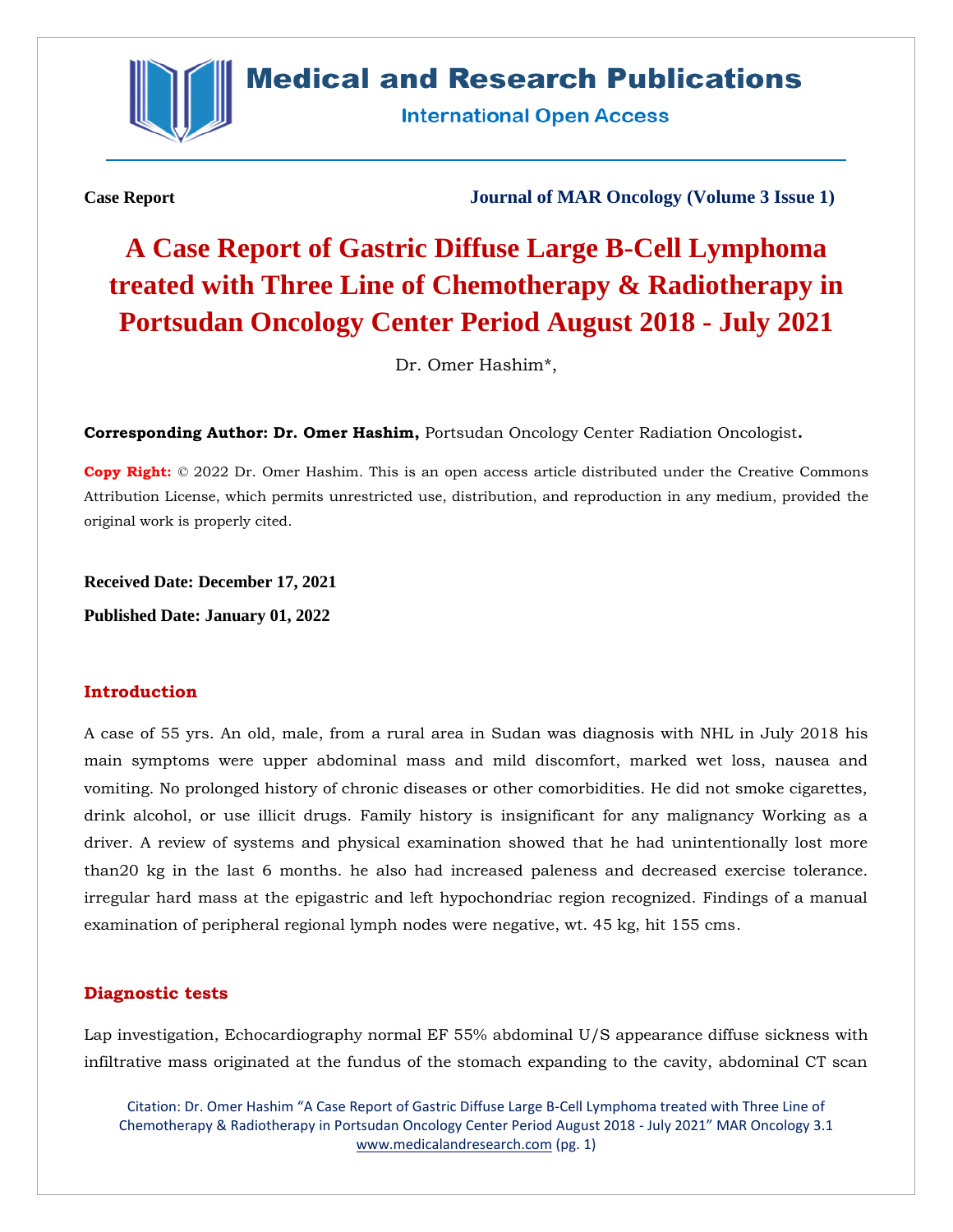#### **Journal of MAR Oncology (Volume 3 Issue 1)**

shows a huge irregular infiltrative mass with diffuse mural sickness extending from the fundus to the gastric cavity, size 9 x 8,5cms, enlargement of celiac lymph nodes the largest 3 x 2,5 cms otherwise normal, CT of the neck, thorax and pelvis was unremarkable.

GIT endoscope gastric ulceration and erosion associated and ulcerative mass occupying the greater curvature of the fundus and the body. Pylorus, duodenum and the rest of GIT normal.

Biopsy revealed diffuse proliferative cell of lymph origin probably NHL DLBCL. IHC was positive to CD20, CD45 while negative to CD5

#### **Discussion:**

Diffuse large B-cell lymphoma DLBCL represents a group of heterogeneous diseases that originated from lymphoid tissues, an aggressive disease with rapid progression. DLBCL is the most common type of NHL about 35% of 40% of all cases. Etiology associated with genetic factors, viral infections, immune dysregulation, environment and exposure factors DLBCL divided to nodal and extranodal disease. The extranodal arises lymphoid cells in different tissues, GIT, bone marrow and brain.

More than 60% of the cases of DLBCL can be cured with R-CHOP (rituximab, cyclophosphamide, doxorubicin, vincristine and prednisolone). Relapse and refractory cases have a poor outcome with BMT cornerstone for treatment. Molecular gene studies have delineated two distinct molecular subtypes of DLBC, The germinal center B-cell like (GCB)with PFS 75% and the activated B-cell-like (ABC) with PFS of 40%--50%, This specific pathway has led to the investigation of the utility of ibrutinib in the treatment of this type of lymphoma at relapse or. prognosis of DLBCL depend on the age of the patients, Stage of the disease, serum LDH, performance and more than one extra node sites

#### **Outcome:**

Port Sudan Oncology Center is a small center that was established in 2015 with simple capabilities and serves cancer patients for the people of the state. The state is far from the capital, Khartoum. Therefore, we treat with available options. We follow guidelines usually, ESMO guidelines as far as possible Some investigations have been sent to Khartoum as biopsy and immunohistochemistry while we ignore others who need the presence of the patients as bone marrow biopsy. Also covid19 pandemic limited the options of patients referring to other centers.

Citation: Dr. Omer Hashim "A Case Report of Gastric Diffuse Large B-Cell Lymphoma treated with Three Line of Chemotherapy & Radiotherapy in Portsudan Oncology Center Period August 2018 - July 2021" MAR Oncology 3.1 [www.medicalandresearch.com](http://www.medicalandresearch.com/) (pg. 2)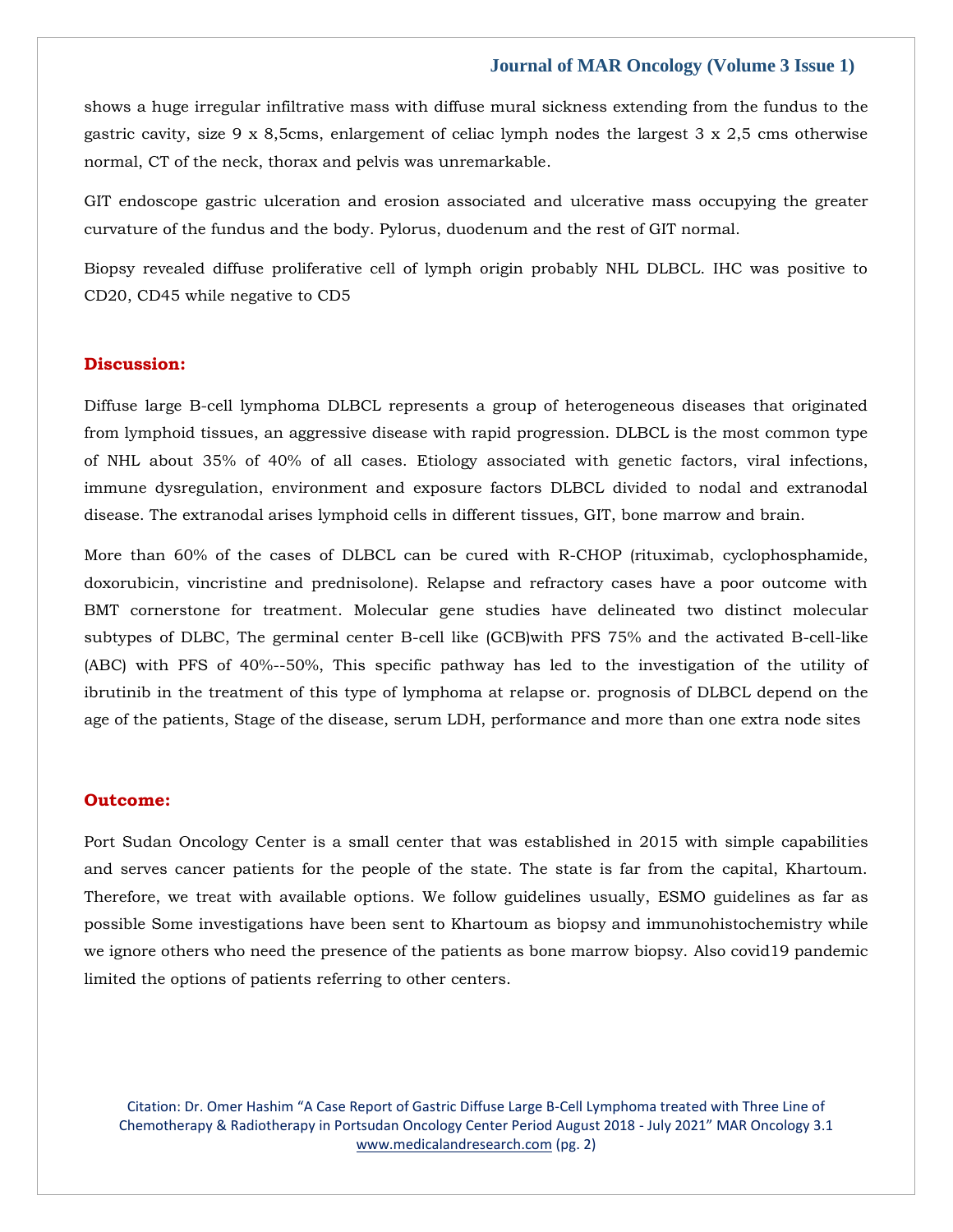#### **The patient was DLBCL stage IIE??**

The patient received 8 cycles of CHOP beginning 20/5/2018 after 4 cycles CT scan show partial response resolution of the gastric mass and persistent celiac mass. the patient suffered from neutropenia and anemia even after each cycle especially the last four cycles, but no blood transfusion or hospital admission Repetitive hematological complications cause prolonged schedule of the course, by 24th of March 2019 Patient complete his chemotherapy Then we lost touch with Patient 0n 10/July/2019 patient came back with abdominal discomfort and GIT symptoms. A new workup was done CT scan showed multiple mesenteric lymph nodes the largest 4 x 3,5 cms Endoscope no gastric mass but ulceration and erosion

Biopsy was not done and diagnosis clinically as relapse or refractory DLBCL Patient treated with rituximab 375 mg/m2 every 21 days for 8 cycles

By the end of treatment CT show regression of mesenteric mass To 2,4  $x/2$  cms but new appearing gastric ulcerative mass 3×2.5 cms we referred the patients to Madani Cancer Institute for the option of radiotherapy and received RTX 30GY/15 to the gastric region and mesenteric lymph nodes.

Then the patient was on regular follow up with CT scan and endoscope With regression rate to both lesions until the first of February 2021 The mesenteric lymph mass got in an increase in size to  $3.5 \times$ 2,5 cms.

With a resolution of gastric mass. The patient did not offer for a new workup or was Referred for a chance of BMT.

We did only baseline lap investigations and gave him another line of chemotherapy regime ICE 8 cycles, There were no significant side effects Ended July 2021.

Now on regular fellow up with regression of mesenteric mass to 2×2.2 cms. Is this still an active lesion?? PET Scan needed

The last visit was on September 2021. I convinced him to go to EGYPT, and He Seeks hardly to offer for that He still doing well with ordinary activities, driving his car and keeping his weight 45 kg.

#### **References**

CA: A Cancer Journal for Clinicians. ...

The Lancet Oncology. ...

Cancer Cell. ...

Citation: Dr. Omer Hashim "A Case Report of Gastric Diffuse Large B-Cell Lymphoma treated with Three Line of Chemotherapy & Radiotherapy in Portsudan Oncology Center Period August 2018 - July 2021" MAR Oncology 3.1 [www.medicalandresearch.com](http://www.medicalandresearch.com/) (pg. 3)